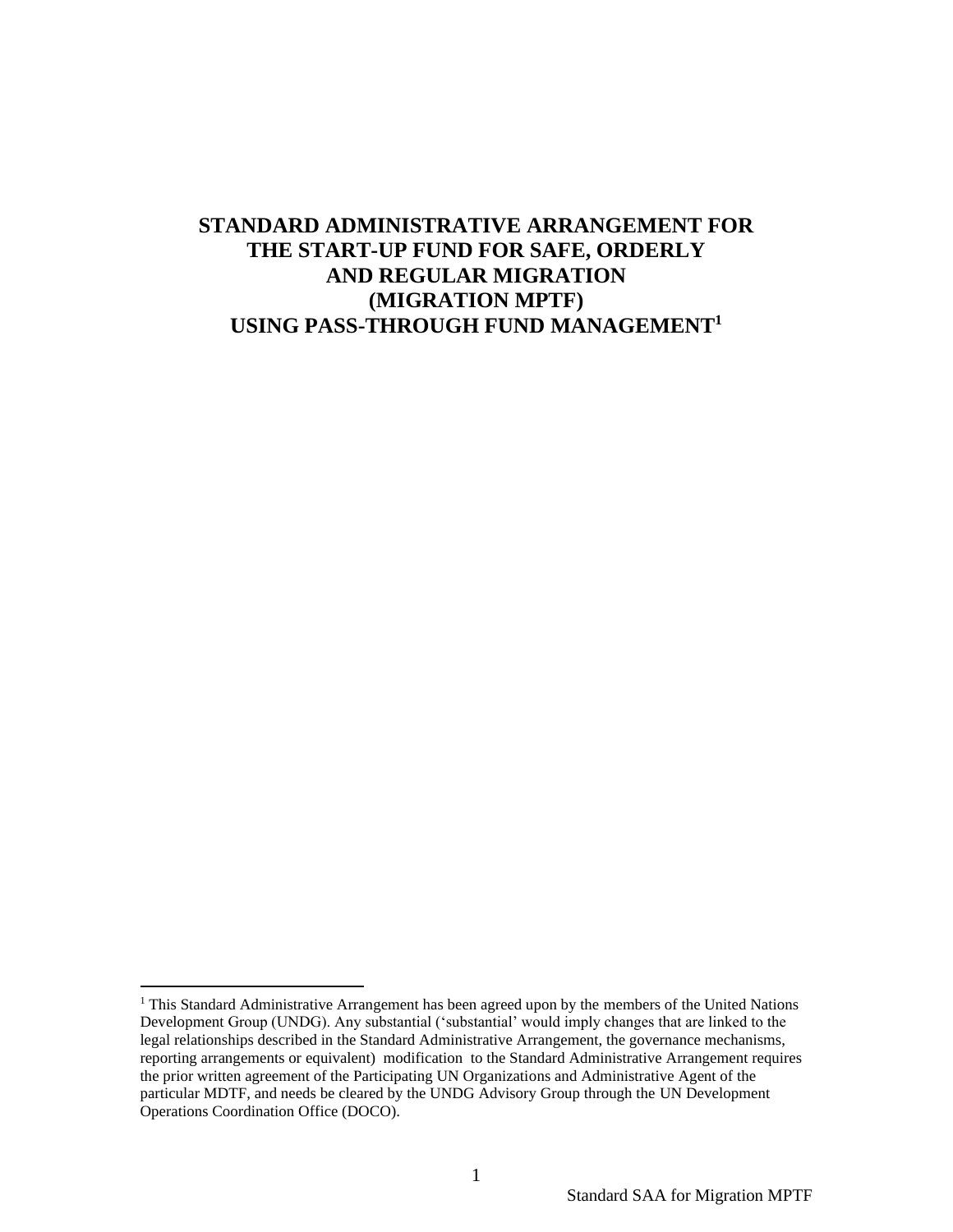#### **Standard Administrative Arrangement between [name of donor], and the UNDP Multi-Partner Trust Fund Office**

**WHEREAS**, Participating United Nations Organizations that have signed a Memorandum of Understanding (hereinafter referred to collectively as the "Participating UN Organizations") have developed the Start-Up Fund for Safe, Orderly and Regular Migration (Migration MPTF) (hereinafter referred to as the "Fund") starting on 8 May 2019 and ending on 31 December  $2022^2$  (hereinafter "End Date"), as may be amended from time to time, as more fully described in the Terms of Reference of the Multi-Donor Trust Fund (hereinafter referred to as the "TOR"), a copy of which is attached hereto as **ANNEX A;** and have agreed to establish a coordination mechanism (hereinafter referred to as the "Steering Committee") to facilitate the effective and efficient collaboration between the Participating UN Organizations for the implementation of the Fund;

**WHEREAS**, the Participating UN Organizations have agreed that they should adopt a coordinated approach to collaboration with donors who wish to support the implementation of the Fund and have developed a TOR to use as the basis for mobilising resources for the Fund, and have further agreed that they should offer donors the opportunity to contribute to the Fund and receive reports on the Fund through a single channel;

**WHEREAS**, the Participating UN Organizations have appointed the United Nations Development Programme (hereinafter referred to as the "Administrative Agent") (which is also a Participating UN Organization in connection with the Fund) through the Multi-Partner Trust Fund Office in a Memorandum of Understanding (hereinafter referred to as the "MoU") concluded between, the Administrative Agent and Participating UN Organizations on 8 May 2019, attached hereto for informational purposes as Annex C to serve as their administrative interface between donors and the Participating UN Organizations for these purposes. To that end the Administrative Agent has established a separate ledger account under its financial regulations and rules for the receipt and administration of the funds received from donors who wish to provide financial support to the Fund through the Administrative Agent (hereinafter referred to as the "Fund Account");

**WHEREAS**, the **[name of donor]** (hereinafter referred to as the "Donor") wishes to provide financial support to the Fund on the basis of the TOR and wishes to do so through the Administrative Agent as proposed by the Participating UN Organizations; and

<sup>&</sup>lt;sup>2</sup> This is the date that the Fund is expected to come to operational closure as stipulated in the TOR and all programmatic activities are expected to be completed.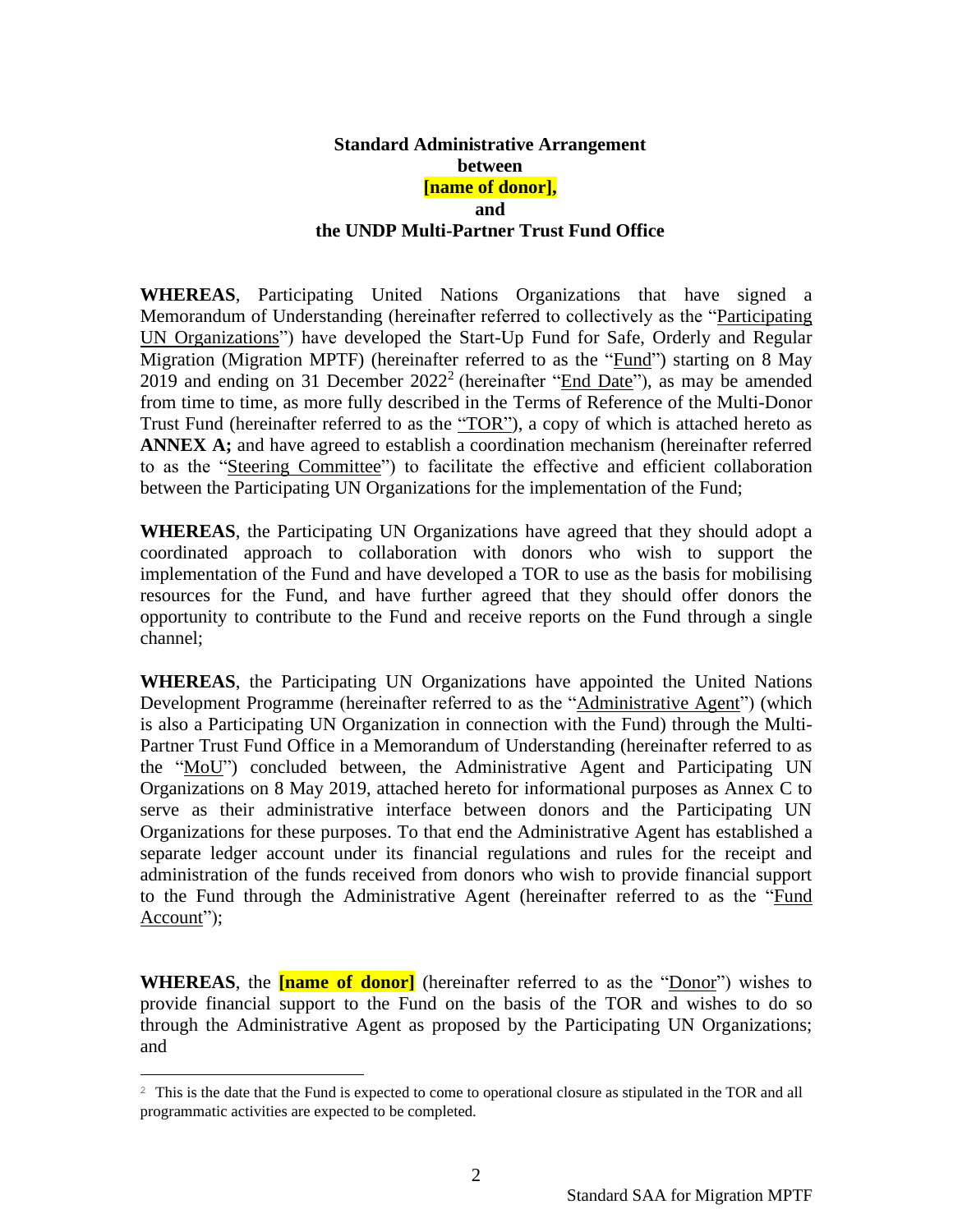**WHEREAS,** this Standard Administrative Arrangement between the Donor and the Administrative Agent stipulates the terms and conditions of the financial support to the Fund;

**NOW, THEREFORE**, the Donor and the Administrative Agent (hereinafter referred to collectively as the "Participants") hereby decide as follows:

# **Section I Disbursement of Funds to the Administrative Agent and the Fund Account**

1. The Donor makes a contribution of **[amount in words] [(amount in numbers)]** and such further amounts (hereinafter referred to as the "Contribution") to support the Fund. The Contribution will enable the Participating UN Organizations to support the Fund in accordance with the TOR, as may be amended from time to time. The Donor authorizes the Administrative Agent to use the Contribution for the purposes of the Fund and in accordance with this Standard Administrative Arrangement (hereinafter referred to as "Arrangement"). The Donor acknowledges that the Contribution will be co-mingled with other contributions to the Fund Account and that it will not be separately identified or administered.

2. The Donor will deposit the Contribution by wire transfer, in accordance with the schedule of payments set out in ANNEX B to this Arrangement, in convertible currencies of unrestricted use, to the following account:

| UNDP Multi-Partner Trust Fund Office (USD) Account |
|----------------------------------------------------|
| 36349626                                           |
| Citibank, N.A.                                     |
| 111 Wall Street                                    |
| New York, New York 10043                           |
| CITIUS33                                           |
| 021000089                                          |
| <b>Migration MPTF Account</b>                      |
|                                                    |

3. When making a transfer to the Administrative Agent, the Donor will notify the Administrative Agent's Treasury Operations of the following: (a) the amount transferred, (b) the value date of the transfer; and (c) that the transfer is from the **[name of donor]** in respect of the Fund pursuant to this Arrangement. The Administrative Agent will promptly acknowledge receipt of funds in writing indicating the amount received in United States dollars and the date of receipt of the Contribution.

4. All financial accounts and statements related to the Contribution will be expressed in United States dollars.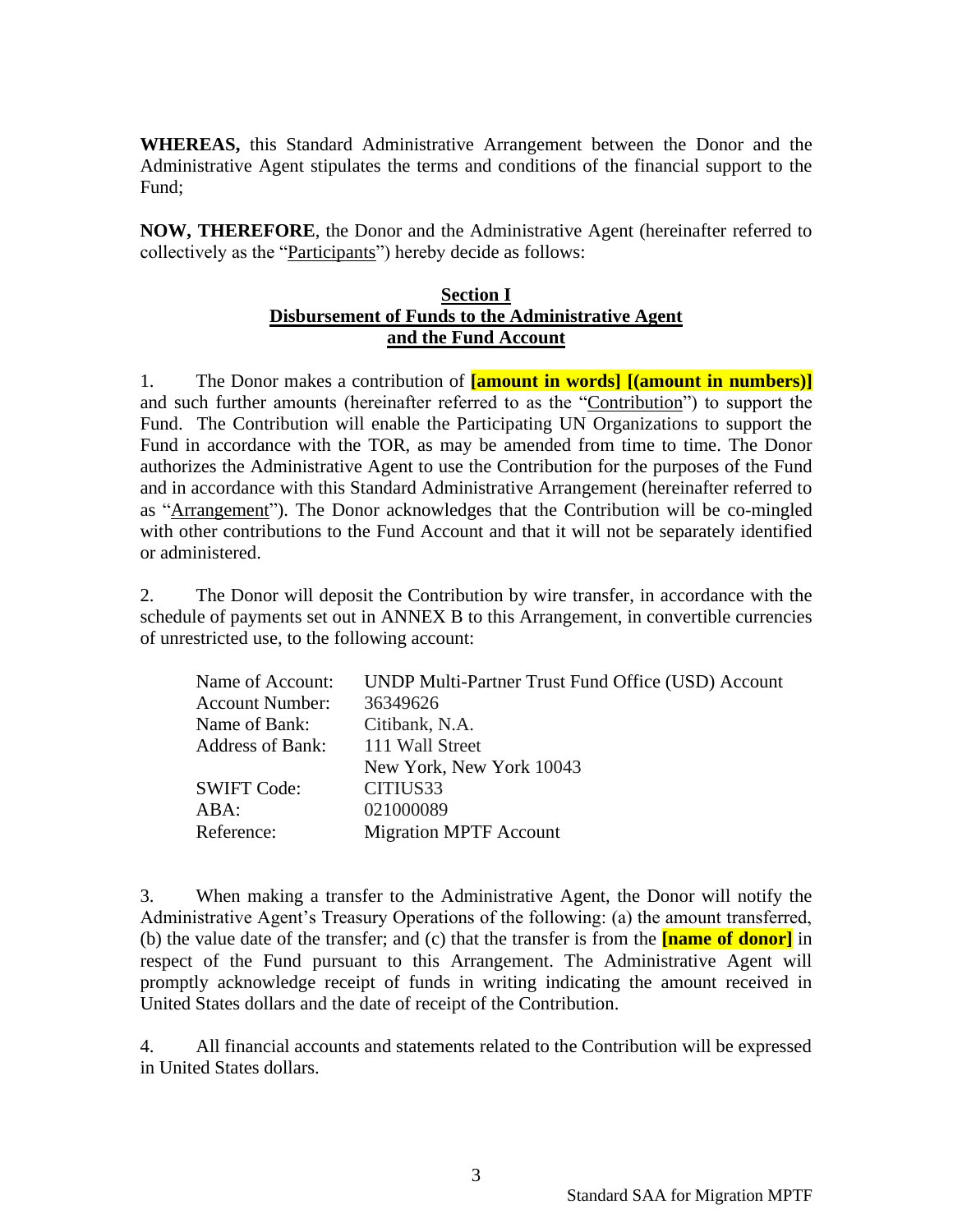5. The United States dollar value of a Contribution payment, if made in a currency other than United States dollars, will be determined by applying the United Nations operational rate of exchange in effect on the date of receipt of the Contribution. The Administrative Agent will not absorb gains or losses on currency exchanges. Such amounts will increase or decrease the funds available for disbursements to Participating UN Organizations.

6. The Fund Account will be administered by the Administrative Agent in accordance with the regulations, rules, policies and procedures applicable to it, including those relating to interest.

7. The Administrative Agent will be entitled to allocate an administrative fee of one percent (1%) of the Contribution by the Donor, to cover the Administrative Agent's costs of performing the Administrative Agent's functions.

8. The Steering Committee may request any of the Participating UN Organizations, to perform additional tasks in support of the Fund not related to the Administrative Agent functions detailed in Section I, paragraph 2 of the MoU and subject to the availability of funds. In this case, costs for such tasks will be decided in advance and with the approval of the Steering Committee be charged to the Fund as direct costs.

9. The Administrative Agent will be entitled to charge to the Fund Account a direct cost charge in an amount(s) consistent with then-current UNDG guidance to cover the cost of continuing to render Administrative Agent functions if and when the Steering Committee agrees to extend the Fund beyond the End Date with no further contribution(s) to the Fund.

# **Section II Disbursement of Funds to the Participating UN Organizations and a Separate Ledger Account**

1. The Administrative Agent will make disbursements from the Fund Account in accordance with decisions from the Steering Committee, in line with the approved programmatic document<sup>3</sup>. The disbursements to the Participating UN Organizations will consist of direct and indirect costs as set out in the Fund budget.

2. Each Participating UN Organization will establish a separate ledger account under its financial regulations and rules for the receipt and administration of the funds disbursed to it from the Fund Account. Each Participating UN Organization assumes full programmatic and financial accountability for the funds disbursed to them by the Administrative Agent. That separate ledger account will be administered by each

 $3$  As used in this document, an approved programmatic document refers to an annual work plan or a programme/project document, etc., which is approved by the Steering Committee of a MDTF for fund allocation purposes.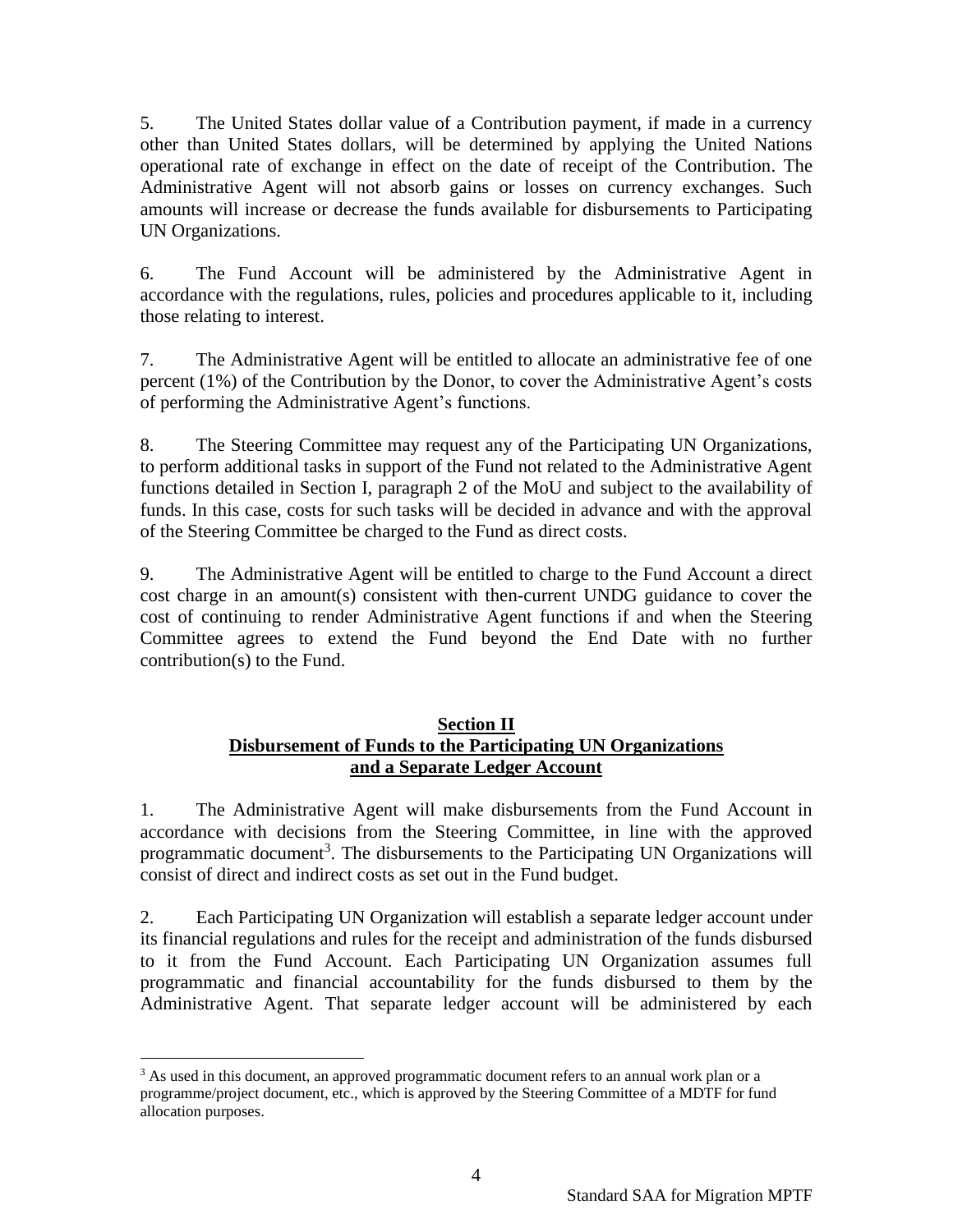Participating UN Organization in accordance with its own regulations, rules, policies and procedures, including those relating to interest. 4

3. Where the balance in the Fund Account on the date of a scheduled disbursement is insufficient to make that disbursement, the Administrative Agent will consult with the Steering Committee and make a disbursement, if any, in accordance with the Steering Committee's decisions.

4. The Donor reserves the right to discontinue future deposits of its Contribution further to Annex B if there is: (i) failure to fulfil any obligations under this Arrangement; (ii) if there are substantial revisions of the TOR; or (iii) if there are credible allegations of improper use of the funds in accordance with Section VIII of this Arrangement; provided however that before doing so, the Administrative Agent, the Steering Committee and the Donor will consult with a view to promptly resolving the matter.

#### **Section III Activities of the Participating UN Organization**

## Implementation of the Fund

1. The implementation of the programmatic activities which the Donor assists in financing under this Arrangement will be the responsibility of the Participating UN Organizations and will be carried out by each Participating UN Organization in accordance with its own applicable regulations, rules, policies and procedures including those relating to procurement as well as the selection and assessment of implementing partners. Accordingly, personnel will be engaged and administered, equipment, supplies and services purchased, and contracts entered into in accordance with the provisions of such regulations, rules, policies and procedures. The Donor will not be responsible or liable for the activities of the Participating UN Organizations or the Administrative Agent as a result of this Arrangement.

2. The Participating UN Organizations will carry out the activities for which they are responsible in line with the budget contained in the approved programmatic document. Any modifications to the scope of the approved programmatic document, including as to its nature, content, sequencing or the duration thereof by the concerned Participating UN Organization(s), will be subject to the approval of the Steering Committee. The Participating UN Organization will promptly notify the Administrative Agent through the Steering Committee of any change in the budget as set out in the approved programmatic document.

3. Indirect costs of the Participating UN Organizations recovered through programme support costs will be seven percent (7%). All other costs incurred by each

<sup>4</sup> Where the Administrative Agent is also a Participating UN Organization, it will need to open its own separate ledger account and transfer funds from the Fund Account to its separate ledger account.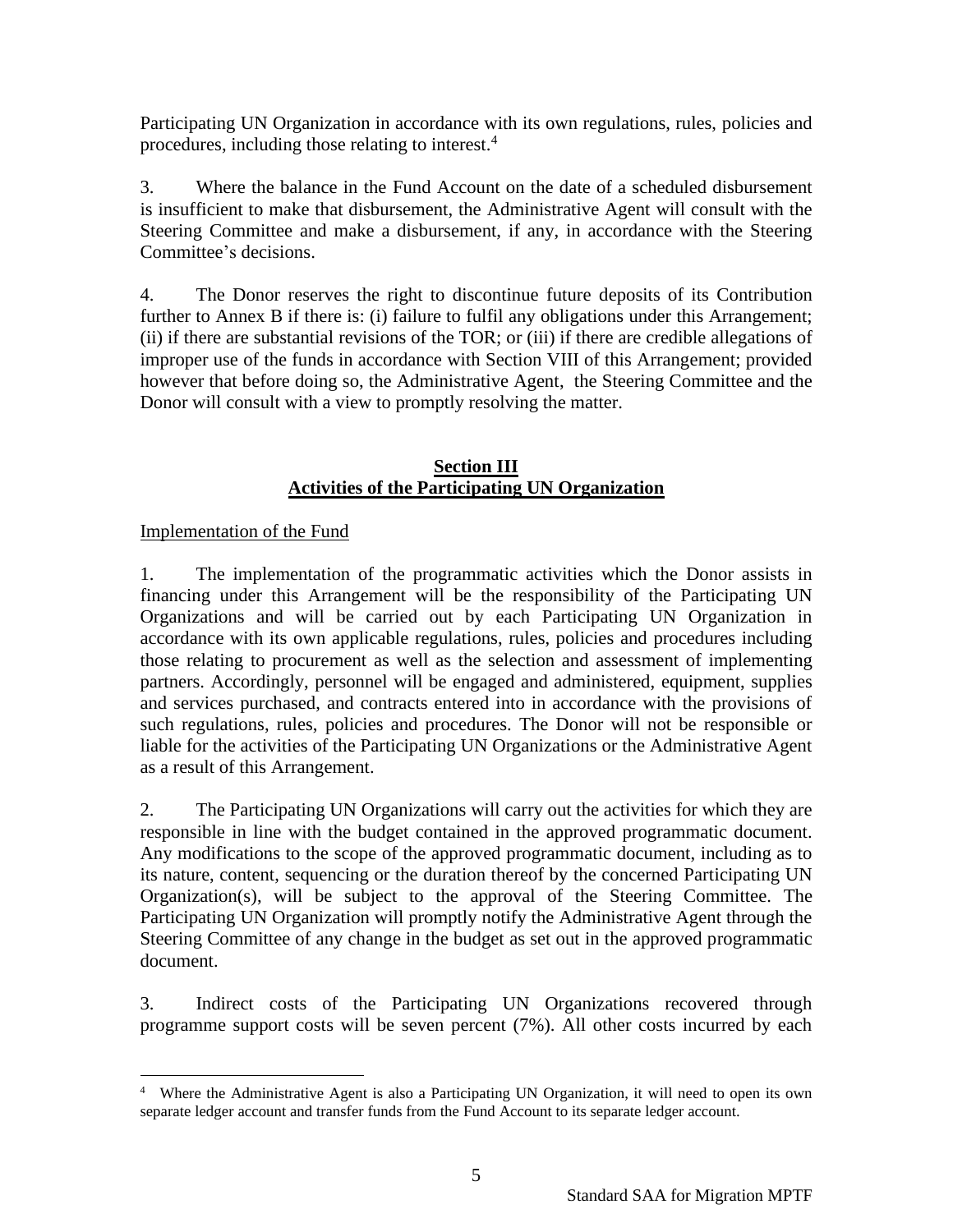Participating UN Organization in carrying out the activities for which it is responsible under the Fund will be recovered as direct costs.

4. The Participating UN Organizations will commence and continue to conduct operations for the Fund activities only upon receipt of disbursements as instructed by the Steering Committee.

5. The Participating UN Organizations will not make any commitments above the budgeted amounts in the approved programmatic document.

6. If unforeseen expenditures arise, the Steering Committee will submit, through the Administrative Agent, a supplementary budget to the Donor showing the further financing that will be necessary. If no such further financing is available, the activities to be carried out under the approved programmatic document may be reduced or, if necessary, terminated by the Participating UN Organizations.

7. As an exceptional measure, particularly during the start-up phase of the Fund, subject to conformity with their financial regulations, rules and policies, Participating UN Organizations may elect to start implementation of Fund activities in advance of receipt of initial or subsequent transfers from the Fund Account by using their own resources. Such advance activities will be undertaken in agreement with the Steering Committee on the basis of funds it has allocated or approved for implementation by the particular Participating UN Organization following receipt by the Administrative Agent of signed Administrative Arrangements from donors contributing to the Fund. Participating UN Organizations will be solely responsible for decisions to initiate such advance activities or other activities outside the parameters set forth above.

8. Each Participating UN Organization will establish appropriate programmatic safeguard measures in the design and implementation of its Fund activities, thereby promoting the shared values, norms and standards of the United Nations system. These measures may include, as applicable, the respect of international conventions on the environment, on children's rights, and internationally agreed core labour standards.

# Special Provisions regarding Financing of Terrorism

9. Consistent with UN Security Council Resolutions relating to terrorism, including UN Security Council Resolution 1373 (2001) and 1267 (1999) and related resolutions, the Participants are firmly committed to the international fight against terrorism, and in particular, against the financing of terrorism. Similarly, the Participants and the Participating UN Organizations recognize their obligation to comply with any applicable sanctions imposed by the UN Security Council. Each of the Participating UN Organizations will use all reasonable efforts to ensure that the funds transferred to it in accordance with the MoU are not used to provide support or assistance to individuals or entities associated with terrorism as designated by any UN Security Council sanctions regime. If, during the term of this Arrangement, a Participating UN Organization determines there are credible allegations that funds transferred to it in accordance with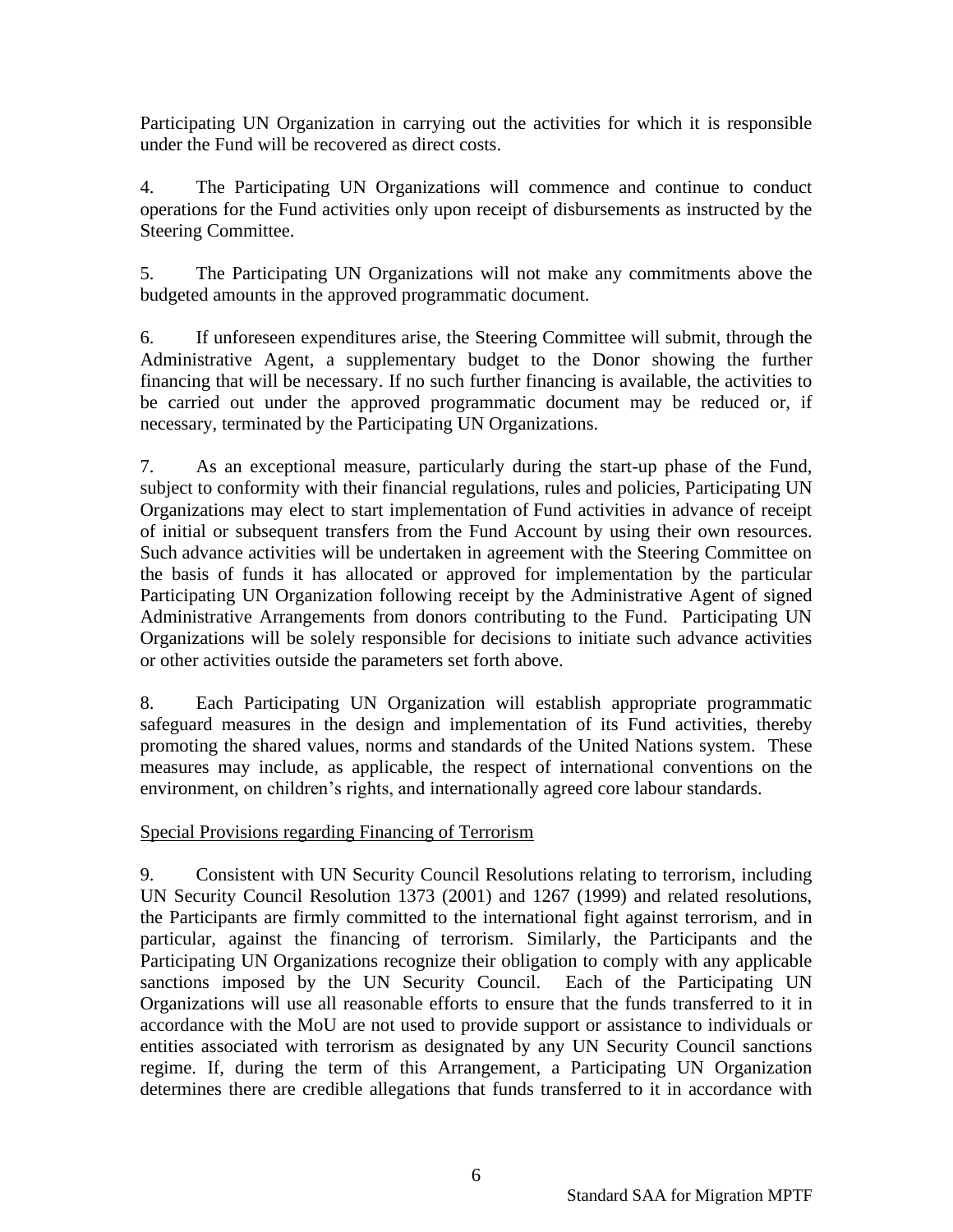this Arrangement have been used to provide support or assistance to individuals or entities associated with terrorism as designated by any UN Security Council sanctions regime, it will as soon as it becomes aware of it inform the Steering Committee, the Administrative Agent and the Donor and, in consultation with the donors as appropriate, determine an appropriate response.

#### **Section IV Equipment and Supplies**

Ownership of equipment and supplies procured, and intellectual property rights associated with works produced, using funds transferred to the Participating UN Organization under the MoU, will be determined in accordance with the regulations, rules, policies and procedures applicable to such Participating UN Organization, including any agreement with the relevant Host Government, if applicable.

## **Section V Reporting**

1. The Administrative Agent will provide the Donor and the Steering Committee with the following statements and reports, based on submissions provided to the Administrative Agent by each Participating UN Organization prepared in accordance with the accounting and reporting procedures applicable to it, as set forth in the TOR:

- (a) Annual consolidated narrative progress reports, to be provided no later than five months (31 May) after the end of the calendar year;
- (b) Annual consolidated financial reports, as of 31 December with respect to the funds disbursed from the Fund Account, to be provided no later than five months (31 May) after the end of the calendar year;
- (c) Final consolidated narrative report, after the completion of the activities in the approved programmatic document, including the final year of the activities in the approved programmatic document, to be provided no later than six months (30 June) after the end of the calendar year in which the operational closure of the Fund occurs;
- (d) Final consolidated financial report, based on certified final financial statements and final financial reports received from Participating UN Organizations after the completion of the activities in the approved programmatic document, including the final year of the activities in the approved programmatic document, to be provided no later than five months (31 May) after the end of the calendar year in which the financial closing of the Fund occurs.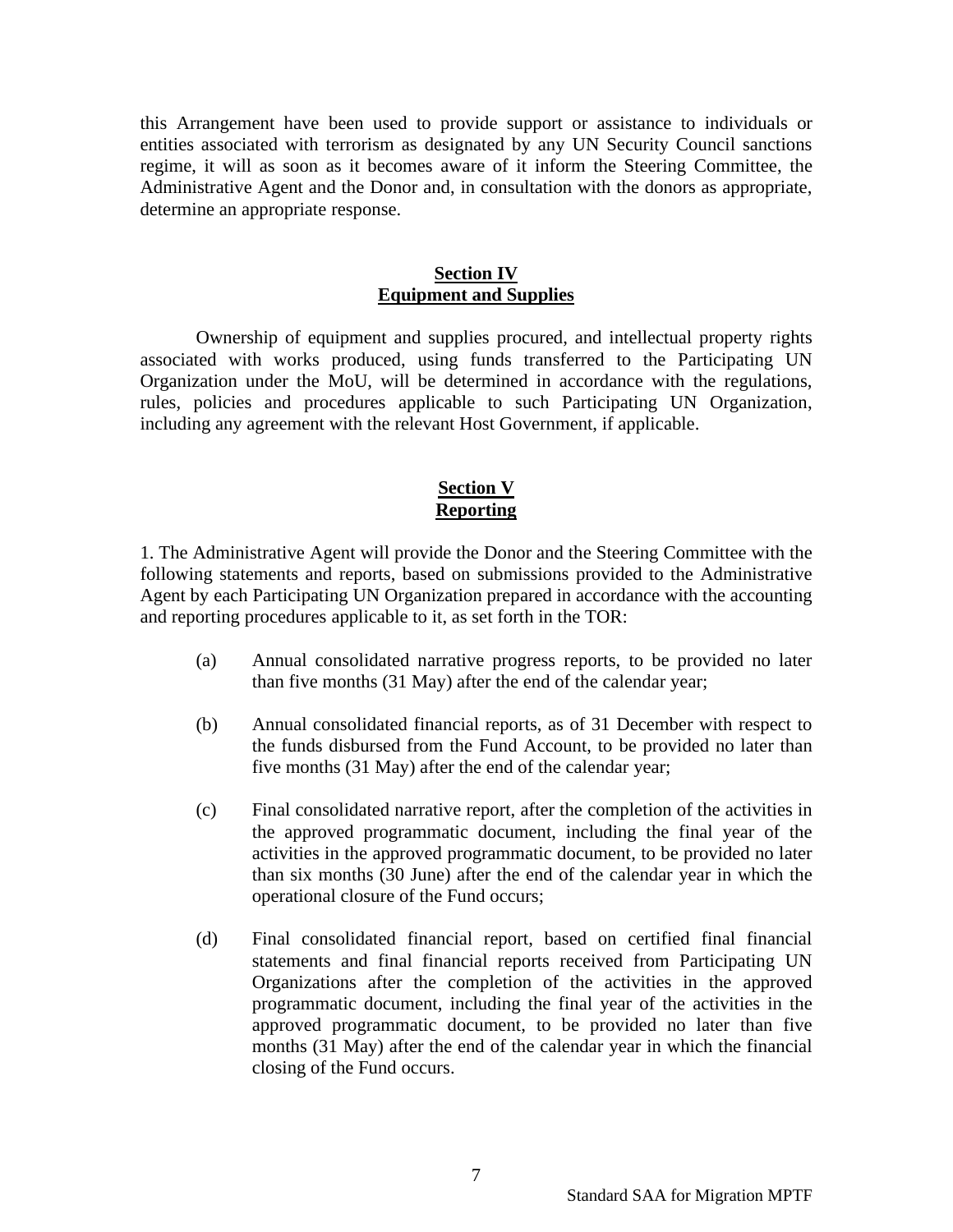2. Annual and final reporting will be results-oriented and evidence based. Annual and final narrative reports will compare actual results with expected results at the output and outcome level, and explain the reasons for over or underachievement. The final narrative report will also contain an analysis of how the outputs and outcomes have contributed to the overall impact of the Fund. The financial reports will provide information on the use of financial resources against the outputs and outcomes in the agreed upon results framework.

3. The Administrative Agent will provide the Donor, Steering Committee and Participating UN Organizations with the following reports on its activities as Administrative Agent:

- (a) Certified annual financial statement ("Source and Use of Funds" as defined by UNDG guidelines) to be provided no later than five months (31 May) after the end of the calendar year; and
- (b) Certified final financial statement ("Source and Use of Funds") to be provided no later than five months (31 May) after the end of the calendar year in which the financial closing of the Fund occurs.

4. Consolidated reports and related documents will be posted on the website of the Administrative Agent [\[http://mptf.undp.org\]](http://mptf.undp.org/).

# **Section VI Monitoring and Evaluation**

# **Monitoring**

1. Monitoring of the Fund will be undertaken in accordance with the TOR. The Donor, the Administrative Agent and the Participating UN Organizations will hold consultations at least annually, as appropriate, to review the status of the Fund. In addition, the Donor, the Administrative Agent and the Participating UN Organizations will discuss any substantive revisions to the Fund, and promptly inform each other about any significant circumstances and major risks, which interfere or threaten to interfere with the successful achievement of the outcomes outlined in the TOR, financed in full or in part through the Contribution.

# Evaluation

2. Evaluation of the Fund including, as necessary and appropriate, joint evaluation by the Participating UN Organizations, the Administrative Agent, the Donor, the Host Government (if applicable) and other partners will be undertaken in accordance with the TOR.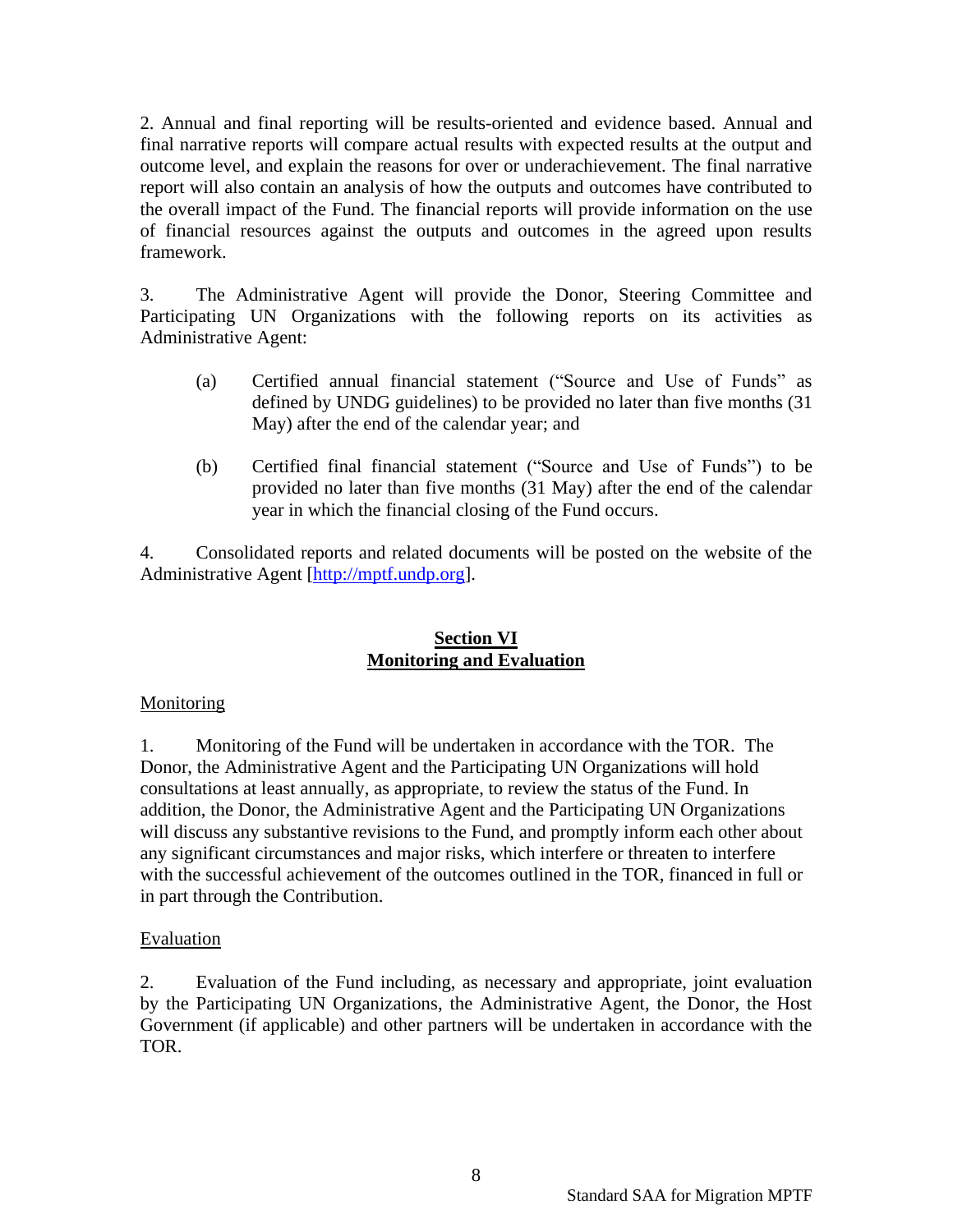3. The Steering Committee and/or Participating UN Organizations will recommend a joint evaluation if there is a need for a broad assessment of results at the level of the Fund or at the level of an outcome within the Fund. The joint evaluation report will be posted on the website of the Administrative Agent [\[http://mptf.undp.org\]](http://mptf.undp.org/).

4. In addition, the Donor may, separately or jointly with other partners, take the initiative to evaluate or review its cooperation with the Administrative Agent and the Participating UN Organizations under this Arrangement, with a view to determining whether results are being or have been achieved and whether contributions have been used for their intended purposes. The Administrative Agent and the Participating UN Organizations will be informed about such initiatives, will be consulted on the scope and conduct of such evaluations or reviews and will be invited to join. Participating UN Organizations will upon request assist in providing relevant information within the limits of their regulations, rules, policies and procedures. All costs will be borne by the respective Donor, unless otherwise agreed. It is understood by the Participants that such evaluation or review will not constitute a financial, compliance or other audit of the Fund including any programmes, projects or activities funded under this Arrangement.

# **Section VII Audit**

# External and Internal Audit

1. The activities of the Administrative Agent and each Participating UN Organization in relation to the Fund will be exclusively audited by their respective internal and external auditors in accordance with their own financial regulations and rules. The corresponding external and internal audit reports will be disclosed publicly unless the relevant policies and procedures of the Administrative Agent or each Participating UN Organization provide otherwise

# Joint Internal Audits

2. The Internal Audit Services of the UN organizations involved in the Fund may consider conducting joint internal audits thereof in accordance with the Framework for Joint Internal Audits of UN Joint Activities, including its risk-based approach and provisions for disclosure of internal audit reports related to the Fund. In doing so, the Internal Audit Services of the Administrative Agent and the Participating UN Organizations will consult with the Steering Committee

# Cost of Internal Audits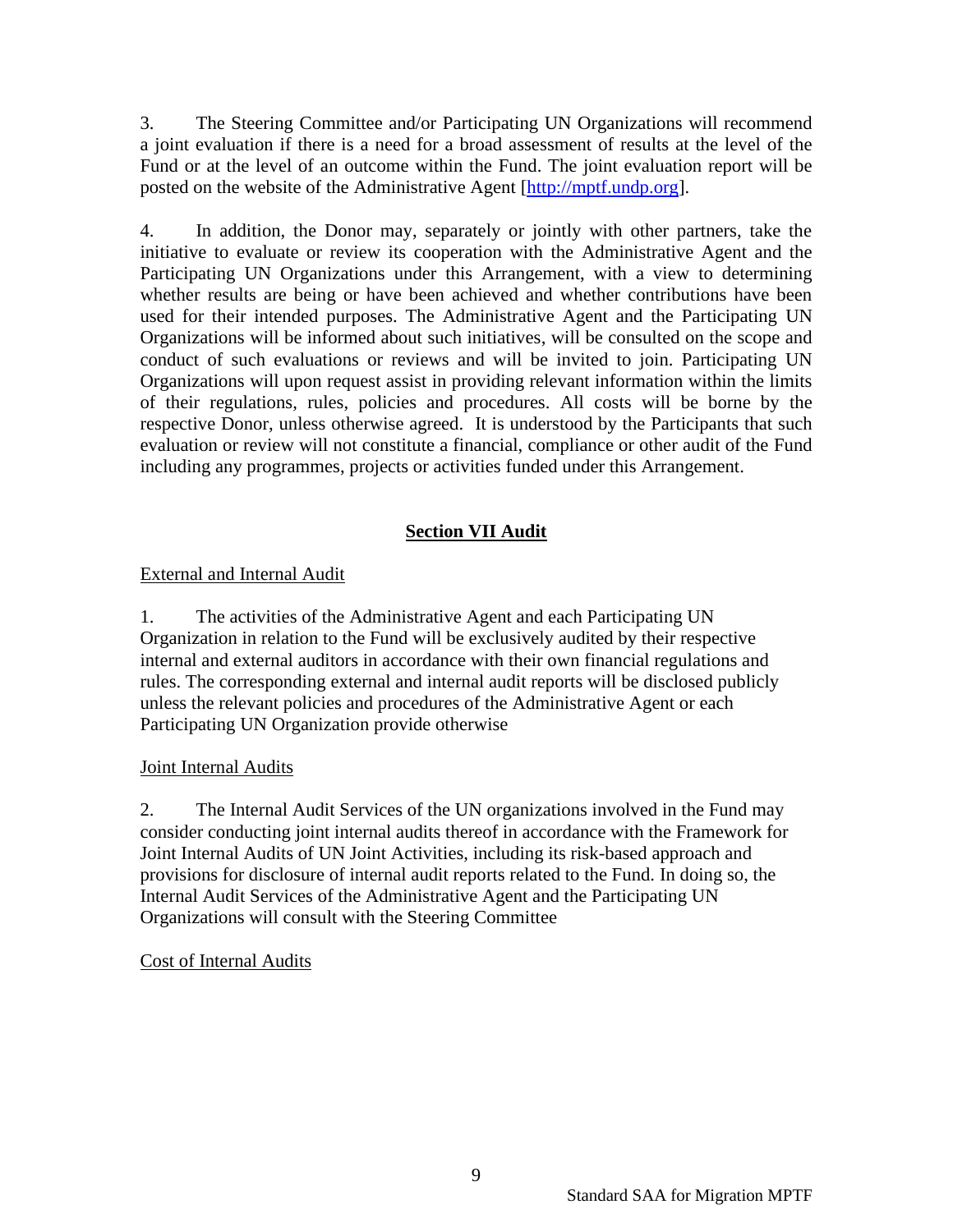3. The total costs of internal audit activities in relation to the Fund will be borne by the Fund.

#### Audits of Implementing Partners

4. The part of the Contribution transferred by a Participating UN Organization to its implementing partners for activities towards the implementation of the Fund will be audited as provided under that Participating UN Organization's financial regulations and rules, as well as its policies and procedures. The disclosure of the corresponding audit reports will be made according to the policies and procedures of that Participating UN Organization.

#### **Section VIII Fraud, Corruption and Unethical Behaviour**

1. The Participants are firmly committed to take all necessary precautions to avoid and address corrupt, fraudulent, collusive, coercive, unethical, or obstructive practices. The Administrative Agent and the Participating UN Organizations recognize that it is important that all United Nations staff, individual contractors, implementing partners, vendors and any third parties which are involved either in joint activities or in those of the Administrative Agent or Participating UN Organization (such individuals and entities being hereinafter referred to, together as the "Individuals/Entities", and individually as the "Individual/Entity") must adhere to the highest standard of integrity as defined by each relevant UN organization. To this end, the Administrative Agent and each Participating UN Organization will maintain standards of conduct that govern the performance of the Individuals/Entities, to prohibit practices which are contrary to this highest standard in any activity related to the Fund/Programme. If an Individual/Entity is a UN organization, the Participating UN Organization engaging that Individual/Entity will rely upon that Individual's/Entity's standard of integrity. The Individuals/Entities must not engage in corrupt, fraudulent, collusive, coercive, unethical, or obstructive practices, as defined below.

2. In this Arrangement,

(a) "Corrupt practice" means the offering, giving, receiving, or soliciting, directly or indirectly, of anything of value to influence improperly the actions of another individual or entity;

(b) "Fraudulent practice" means any act or omission, including misrepresentation, that knowingly or recklessly misleads, or attempts to mislead, an individual or an entity to obtain a financial or other benefit, or to avoid an obligation;

(c) "Collusive practice" means an arrangement between two or more individuals and/or entities designed to achieve an improper purpose, including influencing improperly the actions of another individual or entity;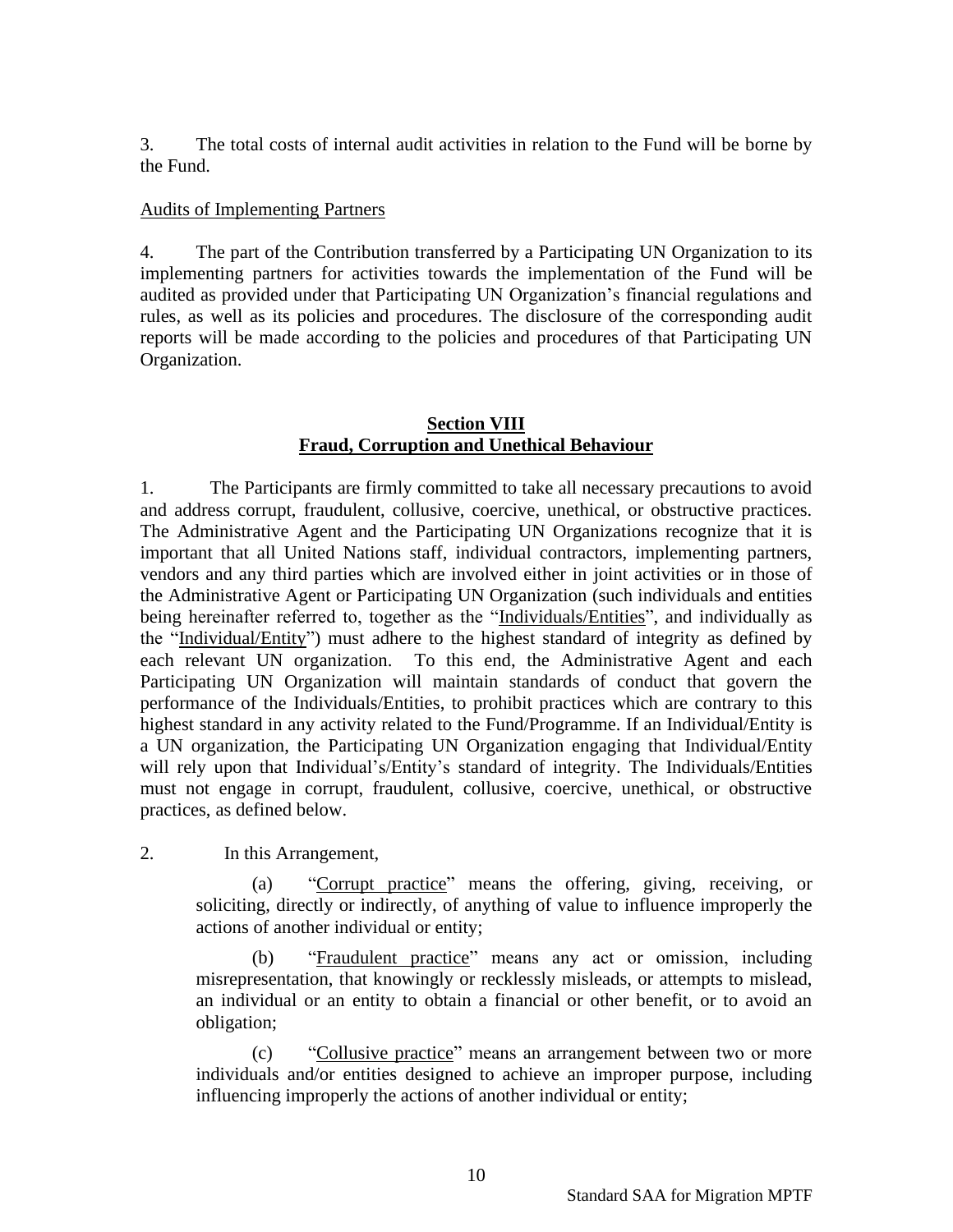(d) "Coercive practice" means impairing or harming, or threatening to impair or harm, directly or indirectly, any individual or entity or the property of the individual or entity to influence improperly the actions of an individual or entity;

(e) "Unethical practice" means the conduct of behavior that is contrary to staff or supplier codes of conduct such as those relating to conflict of interest, gifts and hospitality, and post-employment provisions; and

(f) "Obstructive practice" means acts or omissions intended to materially impede the exercise of contractual rights of audit, investigation and access to information, including destruction, falsification, alteration or concealment of evidence material to an investigation into allegations of fraud and corruption.

#### Investigations

3. (a) Investigations of allegations of wrongdoing by Individuals/Entities involved in the Fund which are contracted by the Administrative Agent or a Participating UN Organization will be carried out by the Investigation Service of the UN organization with which the potential subject of investigation is contracted (Administrative Agent or Participating UN Organization), in accordance with that UN organization's internal policies and procedures.

(b)

(i) In the event that the Investigation Service of the Administrative Agent determines that an allegation in relation to the implementation of the activities for which the Administrative Agent is accountable is credible enough to warrant an investigation, the Administrative Agent will promptly notify the Steering Committee to the extent that such notification does not jeopardize the conduct of the investigation, including but not limited to the prospects of recovery of funds or the safety or security of persons or assets.

(ii) In the event that the Investigation Service of a Participating UN Organization determines that an allegation in relation to the implementation of the activities for which that Participating UN Organization is accountable is credible enough to warrant an investigation, it will promptly notify the Steering Committee and the Administrative Agent of the Fund, to the extent that such notification does not jeopardize the conduct of the investigation, including but not limited to the prospects of recovery of funds or the safety or security of persons or assets.

(iii) In the case of such notification, it is the responsibility of the Steering Committee and the Administrative Agent to communicate promptly with the relevant anti-fraud offices (or equivalent) of the Donor.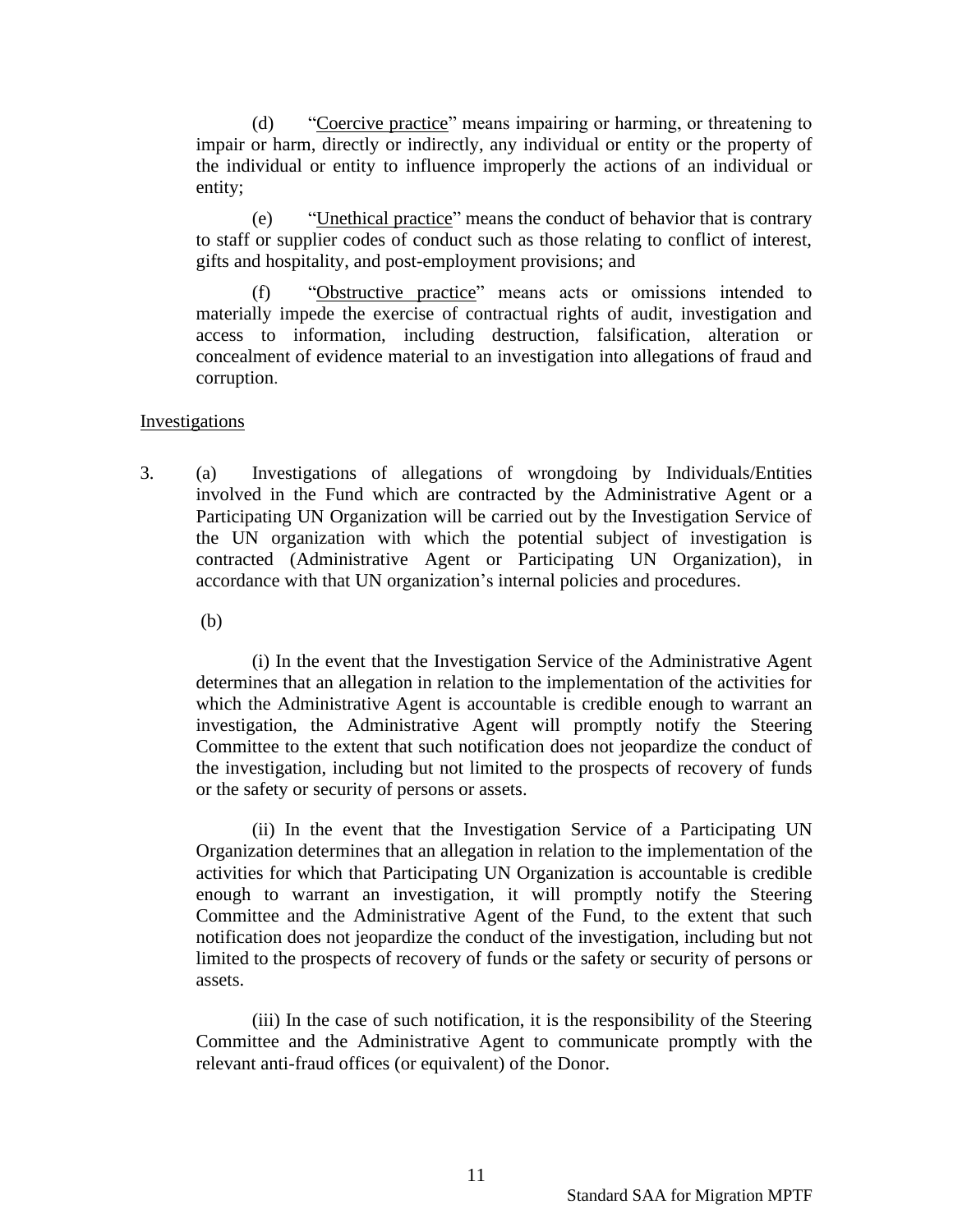(iv) In case of a credible allegation, the relevant UN organization(s) will take timely and appropriate action in accordance with its regulations, rules, policies and procedures, which may include withholding further disbursements to the Individual(s)/Entity(ies) allegedly involved in the corrupt, fraudulent, collusive, coercive, unethical or obstructive practices as defined above.

(c)

(i) The UN organization's Investigation Service reviewing the credibility of an allegation or conducting the investigation will share information as appropriate with counterpart Investigation Services of the other UN organizations involved in the Fund (Administrative Agent or Participating UN Organization) to determine the best path towards resolution of the investigation and whether the alleged wrongdoing is limited to such UN organization or whether one or more other UN organizations involved in the Fund (Administrative Agent or one or more Participating UN Organizations) may also be affected. If the relevant Investigation Services determine that more than one UN organization could be affected by the alleged wrongdoing, they will follow the procedure described below in clause (ii).

(ii) Where a potential subject of an investigation is contracted by more than one UN organization involved in the Fund, the Investigation Services of the UN organizations concerned (Administrative Agent or Participating UN Organization) may consider conducting joint or coordinated investigations, determining which investigation framework to use.

(d) Upon completion of the internal reporting on their investigation by the Participating UN Organization(s) concerned as established in their respective internal policies and procedures, the Participating UN Organization(s) will provide information on the results of their investigation(s) to the Administrative Agent and the Steering Committee. In the case of the Administrative Agent, upon completion of its internal reporting, it will provide the information on the results of its investigation to the Steering Committee. Following such receipt of information on the results of the investigation(s), it is the responsibility of the Steering Committee and the Administrative Agent to communicate promptly with the relevant anti-fraud offices (or equivalent) of the Donor.

(e) Each UN organization(s) concerned (Administrative Agent or Participating UN Organization) will determine what disciplinary and/or administrative measures, including referral to national authorities, may be taken as a result of the investigation, according to its internal policies and procedures on disciplinary and/or administrative measures, including vendor sanction mechanism, as appropriate. The Participating UN Organization(s) concerned will share information on measures taken as a result of the investigation(s) with the Administrative Agent and the Steering Committee of the Fund. The Administrative Agent will share information on measures taken as a result of its own investigation with the Steering Committee. Following such receipt of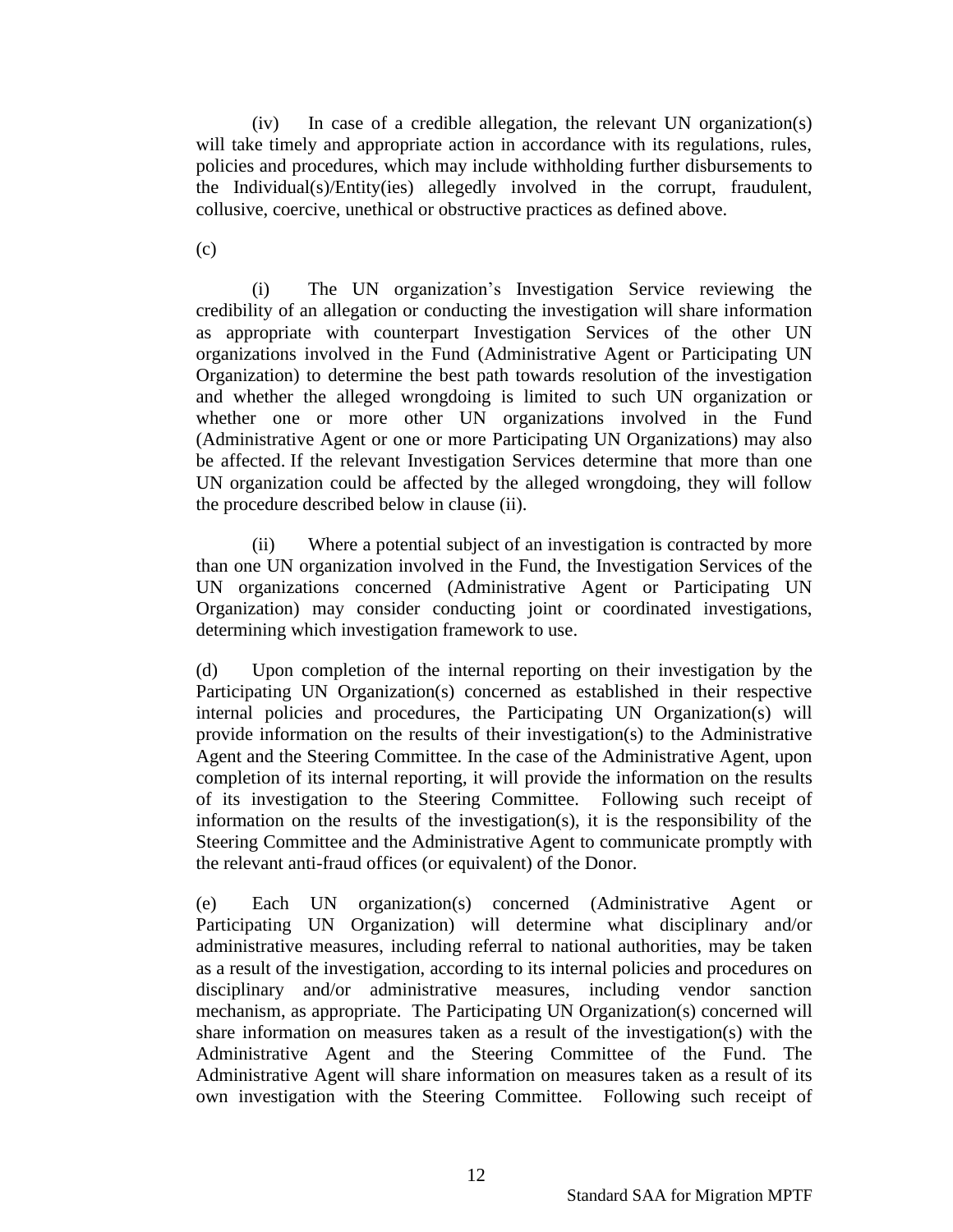information on measures taken as a result of the investigation(s), it is the responsibility of the Steering Committee and the Administrative Agent to communicate promptly with the relevant anti-fraud offices (or equivalent) of the Donor.

# Recovery of Funds

4. If there is evidence of improper use of funds as determined after an investigation, the UN organization(s) concerned (Administrative Agent or Participating UN Organization) will use their best efforts, consistent with their respective regulations, rules, policies and procedures to recover any funds misused. With respect to any funds recovered, the Participating UN Organization will consult with the Steering Committee, the Administrative Agent and the Donor. The Donor may request that such funds be returned to it in proportion to its Contribution to the Fund, in which case the Participating UN Organization would credit that portion of the funds so recovered to the Fund Account and the Administrative Agent would return that portion of such funds to the Donor in accordance with Section X, paragraph 6. For any such funds the Donor does not request to be returned to it, such funds will either be credited to the Fund Account or used by the Participating UN Organization for a purpose mutually agreed upon.

5. The Administrative Agent and the Participating UN Organizations will apply the provisions of Section VIII, paragraphs 1 to 4 above in accordance with their respective accountability and oversight framework as well as relevant regulations, rules, policies and procedures.

#### **Section IX Communication and Transparency**

1. Subject to the regulations, rules, policies and procedures of the Participating UN Organization, information given to the press, to the beneficiaries of the Fund, all related publicity material, official notices, reports and publications, will highlight the results achieved and acknowledge the role of the Host Government, the Donor, the Participating UN Organizations, the Administrative Agent and any other relevant entities.

2. The Administrative Agent in consultation with the Participating UN Organizations will ensure that decisions regarding the review and approval of the Fund as well as periodic reports on the progress of implementation of the Fund are posted, where appropriate, for public information on the website of the Administrative Agent [\[http://mptf.undp.org\]](http://mptf.undp.org/). Such reports and documents may include Steering Committee approved programmes and programmes awaiting approval, fund level annual financial and progress reports and external evaluations, as appropriate.

3. The Donor, the Administrative Agent and the Participating UN Organizations are committed to principles of transparency with regard to the implementation of the Fund, consistent with their respective regulations, rules, policies and procedures. The Donor, the Administrative Agent, Participating UN Organizations and the Host Government, if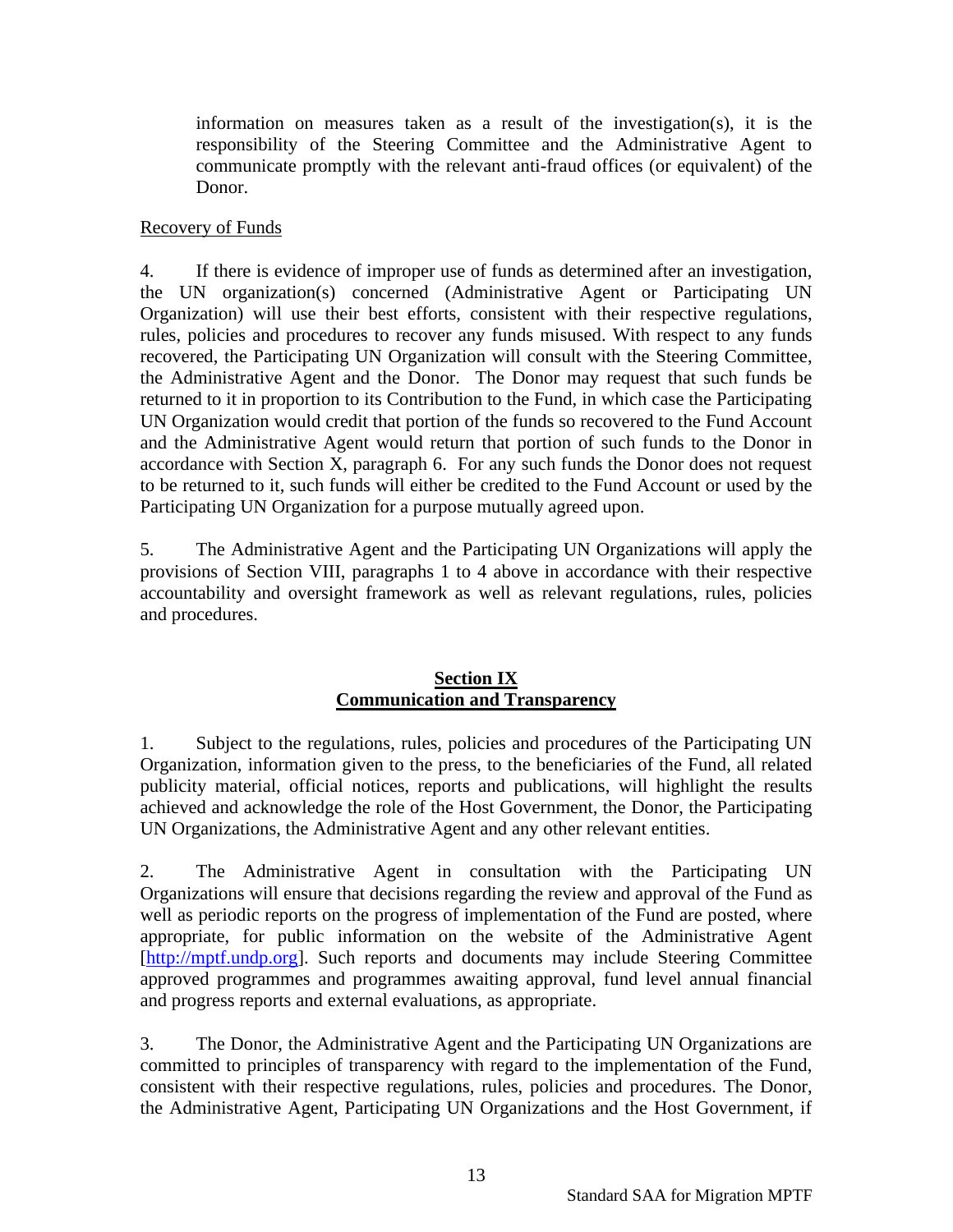applicable, will endeavor to consult prior to publication or release of any information regarded as sensitive.

## **Section X Expiration, Modification, Termination and Unspent Balances**

1. The Administrative Agent will notify the Donor when it has received notice from all Participating UN Organizations that the activities for which they are responsible under the approved programmatic document have been completed and the Fund is operationally closed.

2. This Arrangement may be modified only by written agreement between the Participants.

3. This Arrangement may be terminated by either Participant on thirty (30) days written notice to the other Participant, subject to the continuance in force of paragraph 4 below for the purpose therein stated.

4. Notwithstanding the termination of this Arrangement, the amount of the Contribution transferred to the Administrative Agent up to and including the date of termination of this Arrangement will continue to be used to support the Fund until completion of the Fund, at which point, any remaining balances will be dealt with according to paragraph 5 below.

5. Any balance remaining in the Fund Account upon completion of the Fund will be used for a purpose mutually agreed upon or returned to the Donor in proportion to its contribution to the Fund as decided upon by the Donor and the Steering Committee.

6. When returning funds to the Donor in accordance with paragraph 5 above or Section VIII, paragraph 4, the Administrative Agent will notify the Donor of the following: (a) the amount transferred, (b) the value date of the transfer, and (c) that the transfer is from the Multi-Partner Trust Fund Office in respect of the Fund pursuant to this Arrangement. The Donor will promptly acknowledge receipt of funds in writing.

7. This Arrangement will expire upon the delivery to the Donor of the certified final financial statement pursuant to Section V, paragraph 3(b).

# **Section XI Notices**

1. Any action required or permitted to be taken under this Arrangement may be taken on behalf of the Donor, by  $\overrightarrow{or}$  his or her designated representative, and on behalf of the Administrative Agent, by the Executive Coordinator of the Multi-Partner Trust Fund Office or his or her designated representative.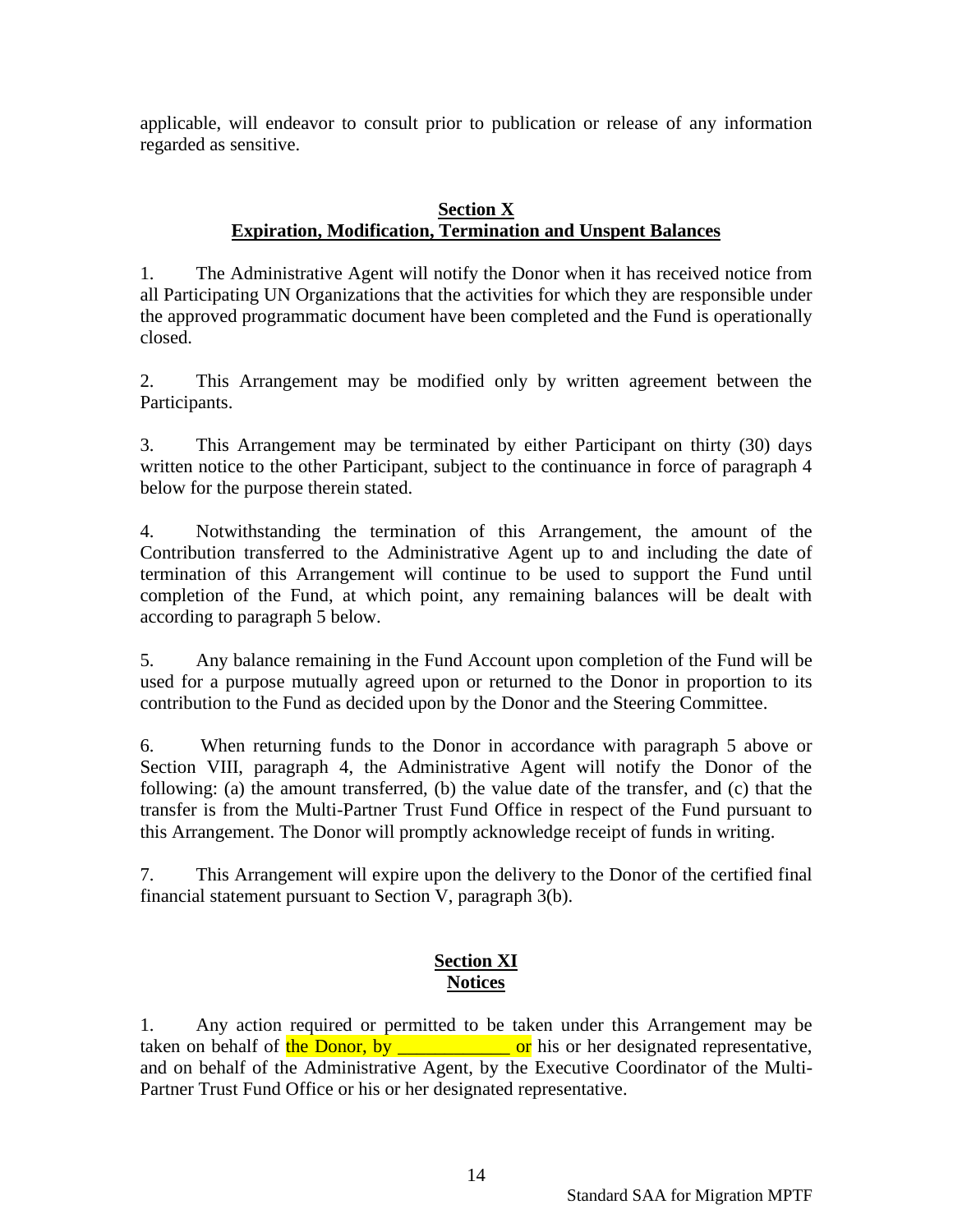2. Any notice or request required or permitted to be given or made in this Arrangement will be in writing. Such notice or request will be deemed to be duly given or made when it will have been delivered by hand, mail, or any other agreed means of communication to the Participant to which it is required to be given or made, at such Participant's address specified below or at such other address as the Participant will have specified in writing to the Participant giving such notice or making such request.

| <b>For the Donor [all issues except those related to fraud and investigation]:</b>                             |
|----------------------------------------------------------------------------------------------------------------|
|                                                                                                                |
| Title: 2008 - 2009 - 2010 - 2010 - 2011 - 2012 - 2012 - 2014 - 2014 - 2014 - 2014 - 2014 - 2014 - 2014 - 2014  |
| Address: <u>________________________</u>                                                                       |
| Telephone: <u>Communication of</u>                                                                             |
| Facsimile: <u>____________________</u>                                                                         |
| Electronic mail: _______________                                                                               |
|                                                                                                                |
| For the Donor [all issues related to fraud and investigation] <sup>5</sup> :                                   |
|                                                                                                                |
| Title: 2008 2009 2009 2009 2009 2010 2021 2022 2023 2024 2022 2023 2024 2022 2023 2024 2022 2023 2024 2025 202 |
| Address: <u>______________________</u>                                                                         |
| Telephone: <u>Annual American Property</u>                                                                     |
| Facsimile: <u>____________________</u>                                                                         |
| <b>Electronic mail: Electronic mail:</b>                                                                       |
|                                                                                                                |
| <b>For the Donor [all issues related to SEA and SH]<sup>6</sup>:</b>                                           |
|                                                                                                                |
|                                                                                                                |
|                                                                                                                |
| Telephone: <u>____________________</u>                                                                         |
| Facsimile: <u>_____________________</u>                                                                        |
| Electronic mail: <u>Electronic mail:</u>                                                                       |
|                                                                                                                |

*For the Administrative Agent:*

Title: Executive Coordinator, MPTF Office, UNDP Address: 304 East 45<sup>th</sup> Street, 11<sup>th</sup> Floor New York, NY 10017, USA Telephone: +1 212 906 6880 Facsimile: +1 212 906 6990 Electronic mail: executivecoordinator.mptfo@undp.org

15

<sup>5</sup> DRAFTING NOTE: Retain second Donor notification only if applicable.

<sup>6</sup> DRAFTING NOTE: Retain second Donor notification only if applicable.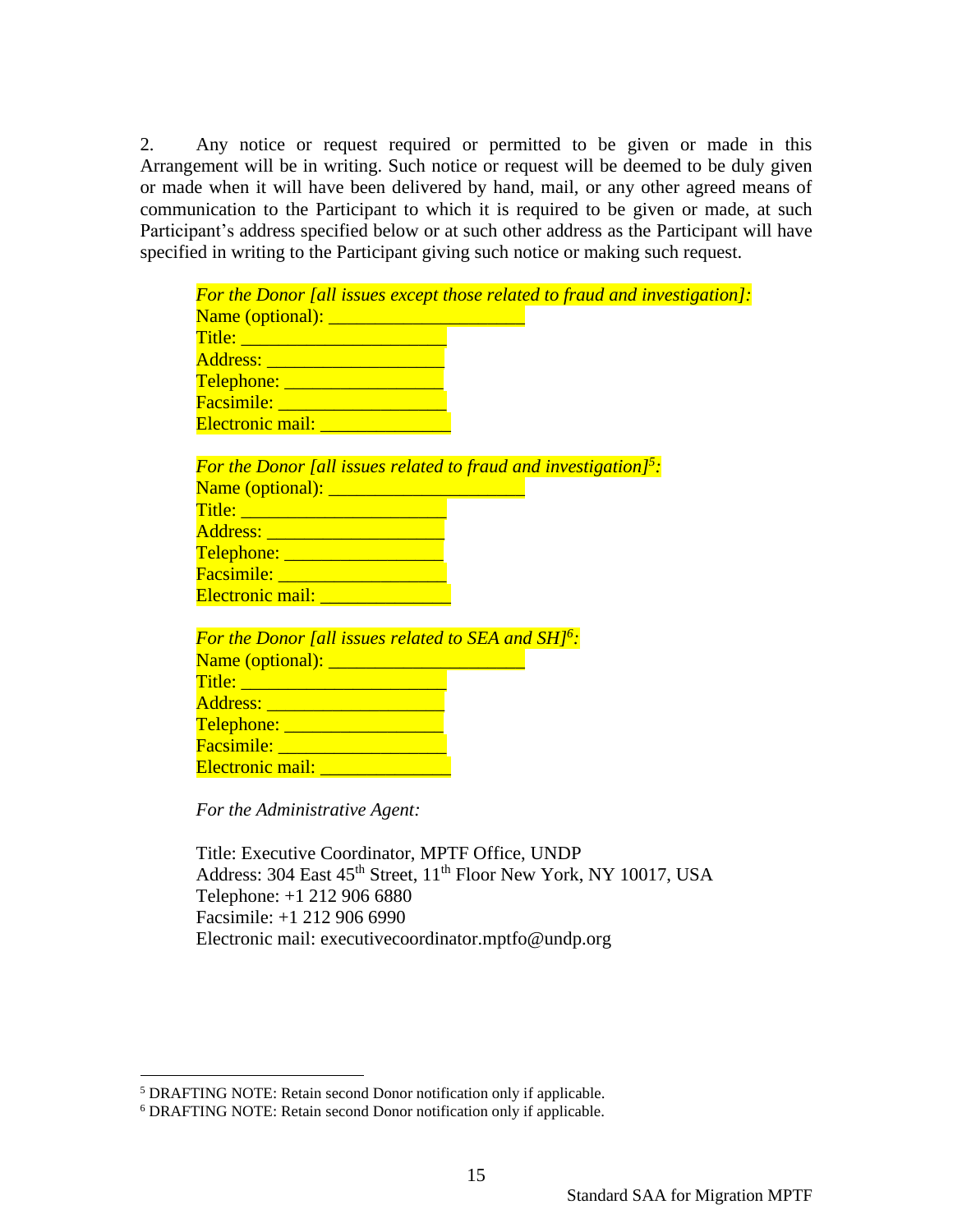#### **Section XII Entry into Effect**

This Arrangement will come into effect upon signature thereof by the Participants and will continue in effect until it expires or is terminated.

#### **Section XIII Settlement of Disputes**

Any dispute arising out of the Donor's Contribution to the Fund will be resolved amicably through dialogue among the Donor, the Administrative Agent and the concerned Participating UN Organization.

#### **Section XIV Privileges and Immunities**

Nothing in this Standard Administrative Arrangement will be deemed a waiver, express or implied, of any of the privileges and immunities of the United Nations, the Administrative Agent, or each Participating UN Organization.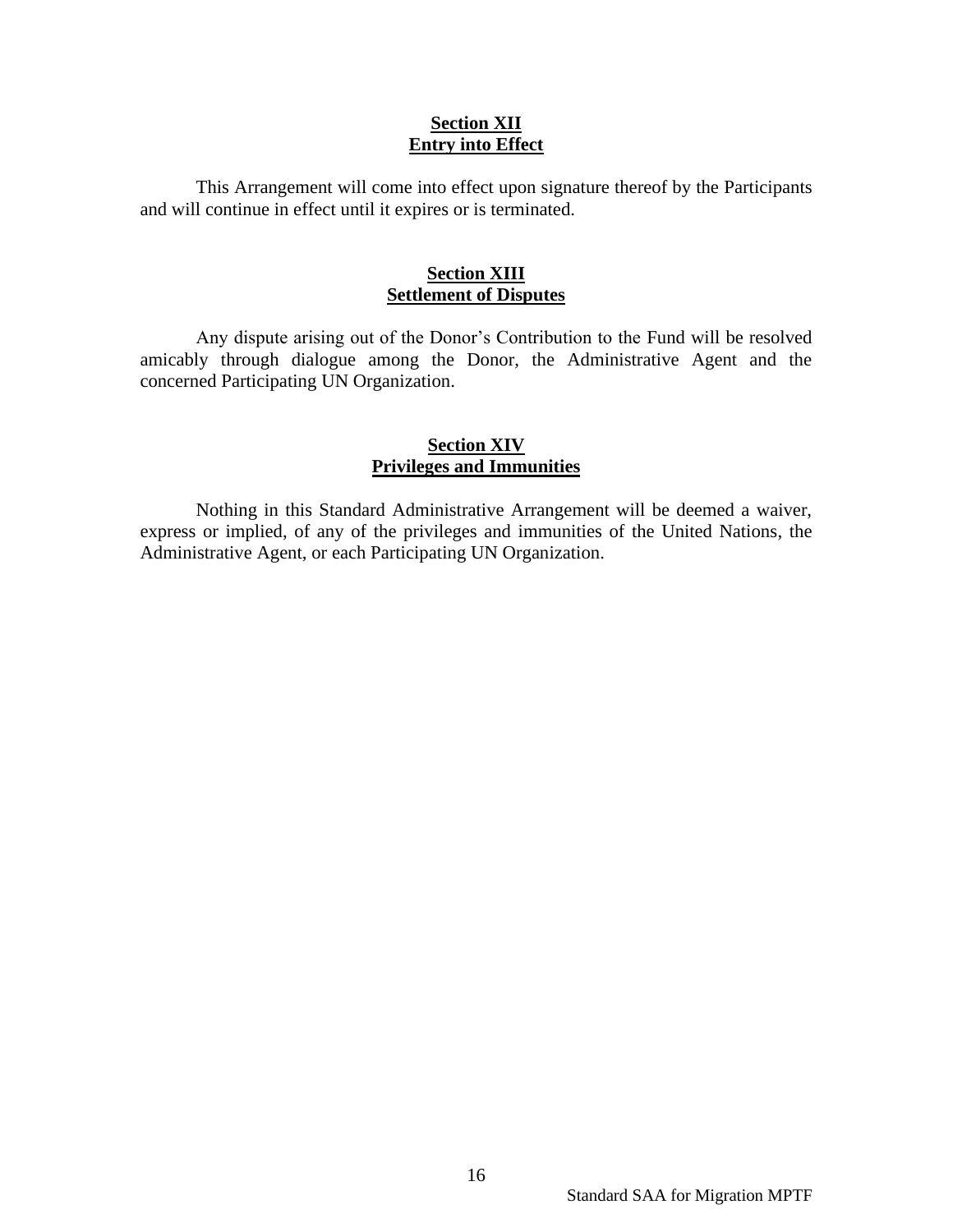**IN WITNESS WHEREOF**, the undersigned, being duly authorized by the respective Participants, have signed the present Arrangement in English in two copies.

| For the Donor:                |  |
|-------------------------------|--|
|                               |  |
|                               |  |
| Title:                        |  |
| Place: <u>_______________</u> |  |
| Date:                         |  |

*For the Administrative Agent:*

| Signature:                          |  |
|-------------------------------------|--|
| Name: Jennifer Topping              |  |
| Title: Executive Coordinator, MPTFO |  |
| Place:                              |  |
| Date:                               |  |

## ANNEX A : TOR

- ANNEX B: Schedule of Payments
- ANNEX C: Standard MOU between Participating UN Organisations and Administrative Agent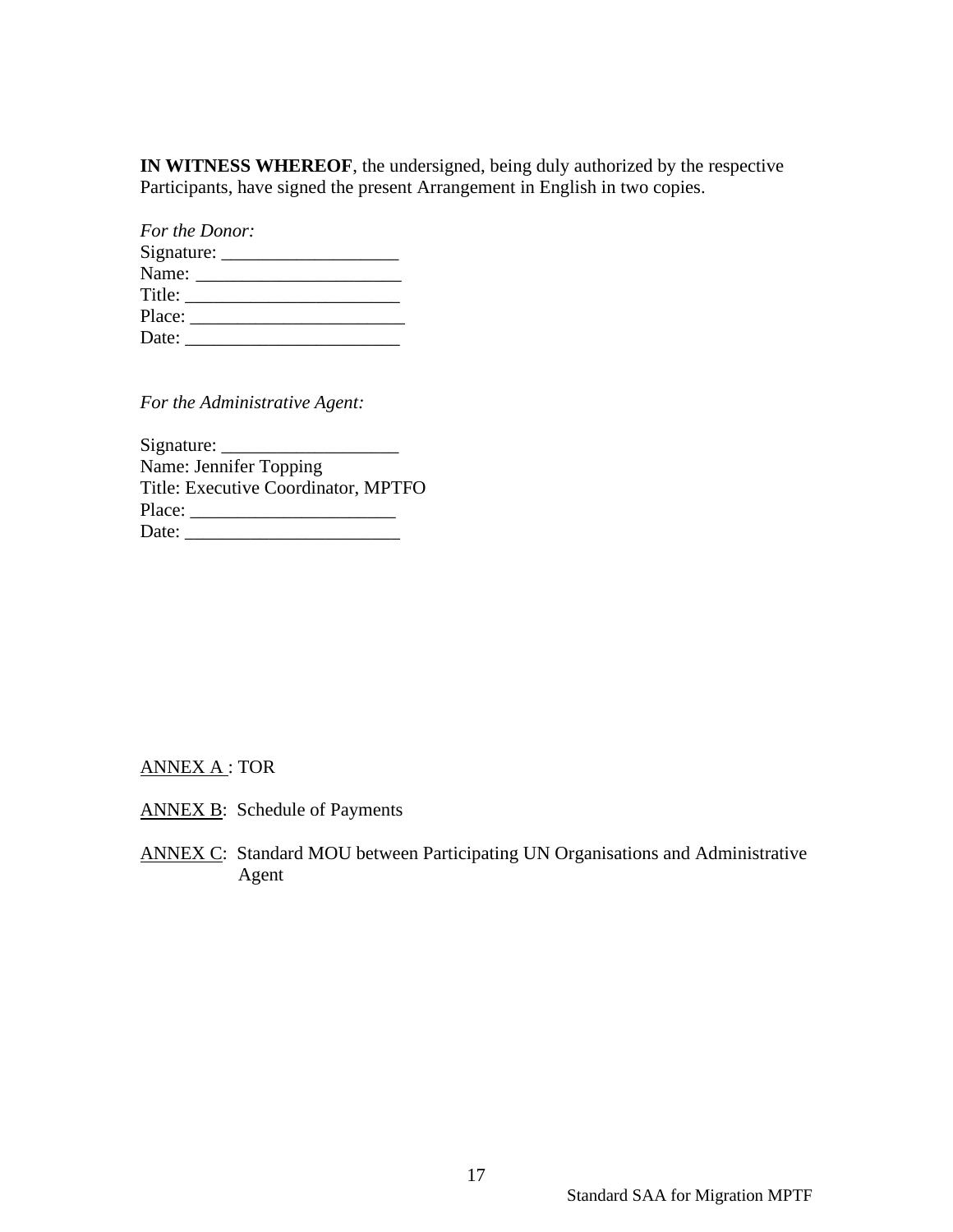# **ANNEX B**

#### **SCHEDULE OF PAYMENTS**

**Schedule of Payments: Amount:**

Upon signature **[amount]** 

#### **Sexual Exploitation and/or Sexual Abuse, and/or Sexual Harassment**

1. The Participants have zero tolerance for and are firmly committed to take all necessary measures to prevent and address instances of sexual exploitation and sexual abuse in programming activities, and sexual harassment. The Administrative Agent and the Participating UN Organizations recognize that it is important that all United Nations staff, individual contractors, implementing partners, vendors and any third parties which are involved either in joint activities or in those of the Administrative Agent or Participating UN Organization (such individuals and entities being hereinafter referred to, together as the "Individuals/Entities", and individually as the "Individual/Entity") will adhere to the highest standards of integrity and conduct as defined by each relevant UN organization. The Individuals/Entities will not engage in Sexual Exploitation, Sexual Abuse and Sexual Harassment, as defined below.

#### 2. Definitions:

(a) "Sexual Exploitation" means any actual or attempted abuse of a position of vulnerability, differential power, or trust, for sexual purposes, including but not limited to, profiting monetarily, socially or politically from the sexual exploitation of another;

(b) "Sexual Abuse" means the actual or threatened physical intrusion of a sexual nature, whether by force or under unequal or coercive conditions; and

(c) "Sexual Harassment" means any unwelcome conduct of a sexual nature, that might reasonably be expected or be perceived to cause offense or humiliation, when such conduct interferes with work, is made a condition of employment or creates an intimidating, hostile or offensive work environment. Sexual harassment may occur in the workplace or in connection with work. While typically involving a pattern of conduct, sexual harassment may take the form of a single incident. In assessing the reasonableness of expectations or perceptions, the perspective of the person who is the target of the conduct shall be considered.

3. Investigation and reporting: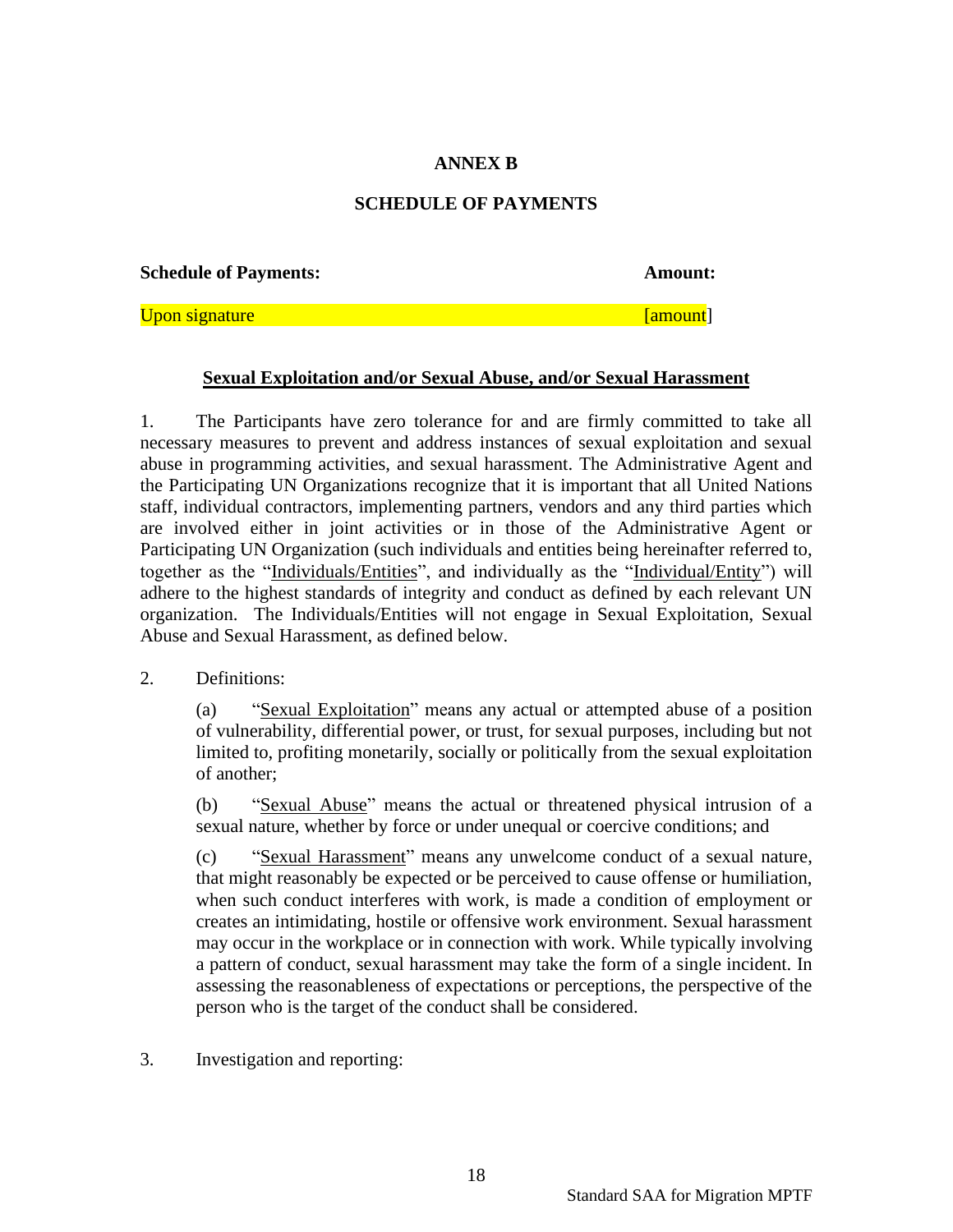## (a) Investigation:

(i) Investigations of allegations of Sexual Exploitation and/or Sexual Abuse arising in programmatic activities funded by the Fund, will, where appropriate, be carried out by the Investigation Service of the relevant Participating UN Organization in accordance with its rules, regulations, policies and procedures. Where the implementing partner of that funded activity and its responsible parties, sub-recipients and other entities engaged to provide services in relation to programmatic activities are UN Organizations, investigations of such allegations will be carried out by the Investigation Service of the relevant UN Organization in accordance with their rules, regulations, policies and procedures. In cases where the relevant Participating UN Organization is not conducting the investigation itself, the relevant Participating UN Organization will require that the implementing partner of that funded activity and its responsible parties, subrecipients and other entities engaged to provide services in relation to programmatic activities, investigate allegations of Sexual Exploitation and Sexual Abuse credible enough to warrant an investigation.

(ii) Where a potential subject of an investigation is contracted by more than one UN Organization involved in the Fund, the Investigation Services of the UN Organizations concerned (Administrative Agent or Participating UN Organization) may consider conducting joint or coordinated investigations, determining which investigation framework to use.

(iii) Investigations of allegations of Sexual Harassment by UN staff and personnel involved in the Fund and contracted by the Administrative Agent and/or each Participating UN Organisation will be carried out by the Investigation Service of the relevant UN Organization in accordance with its rules, regulations, policies and procedures.

(b) Reporting on allegations investigated by PUNOs and their implementing partners

(i) The Steering Committee, the Administrative Agent of the Fund and the Donors will be promptly notified of allegations of Sexual Exploitation and/or Sexual Abuse received/under investigation by the Participating UN Organization, as well as of any allegations credible enough to warrant an investigation received from the Participating UN Organization's implementing partners, through the Secretary-General's reporting mechanism on Sexual Exploitation and Sexual Abuse (the "Report")<sup>7</sup>, without prejudice to the status of the Participating UN Organisation.

(ii) The Participating UN Organizations that do not participate in the Report will promptly notify the Steering Committee, the Administrative Agent of the Fund and the Donors of allegations of Sexual Exploitation and/or Sexual Abuse

<sup>7</sup> The level of detail of information included in the Report at different stages of the investigation process can be seen at [https://www.un.org/preventing-sexual-exploitation-and-abuse/content/data-allegations-un](https://www.un.org/preventing-sexual-exploitation-and-abuse/content/data-allegations-un-system-wide)[system-wide.](https://www.un.org/preventing-sexual-exploitation-and-abuse/content/data-allegations-un-system-wide) Information is published both in real time and through monthly reports.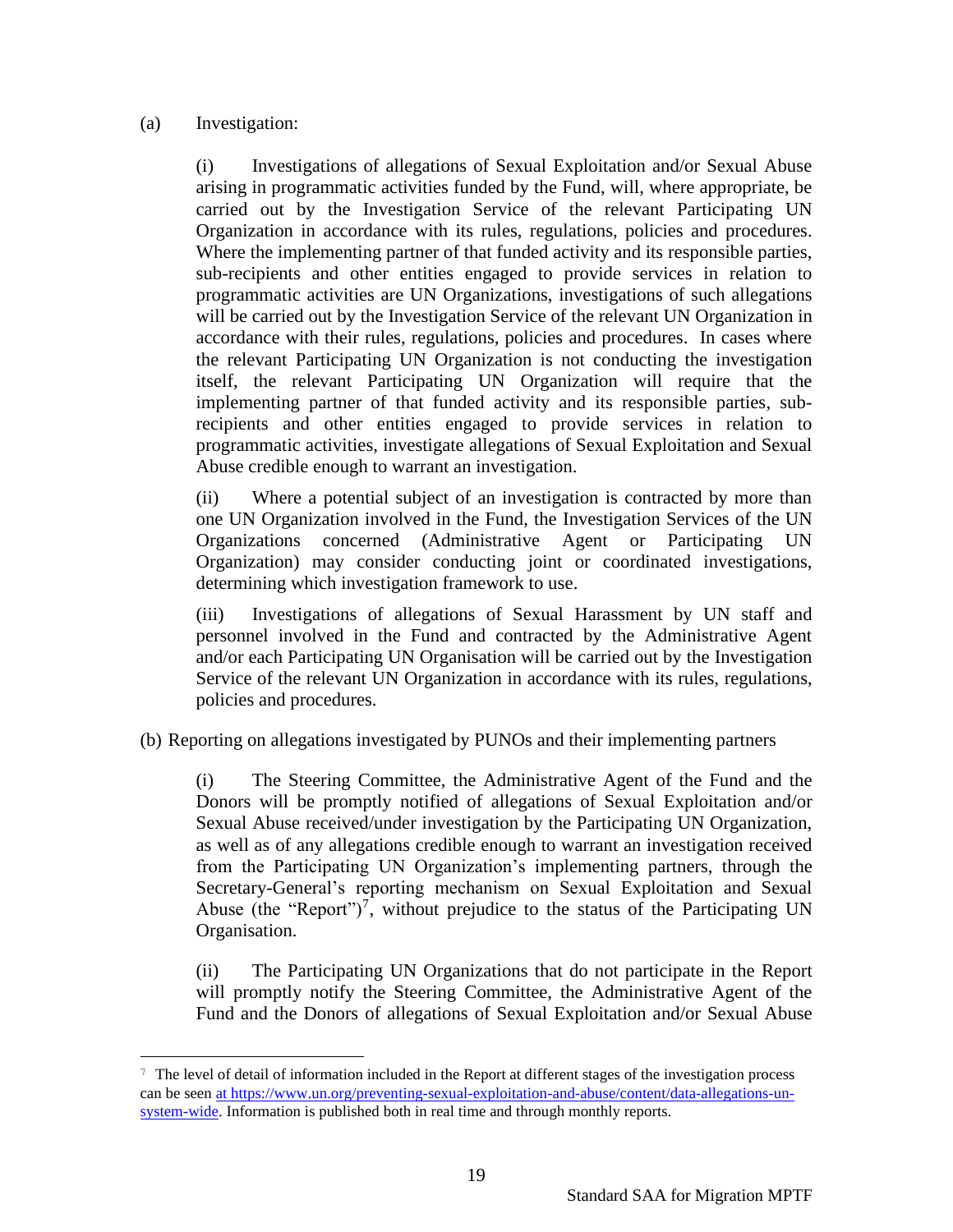received/under investigation by any such Participating UN Organization through their normal method of reporting of such matters to their relevant governing bodies.

(c) Reporting on credible allegations and measures taken following an investigation:

(i) The Steering Committee, the Administrative Agent of the Fund and the Donors will be promptly notified of credible allegations of Sexual Exploitation and/or Sexual Abuse investigated by the Participating UN Organization, as well as of any credible allegations that have been investigated by and received from the Participating UN Organization's implementing partners, through the Report.

(ii) In those cases where the respective Participating UN Organization determined that a case would have significant impact on a Participating UN Organisation's partnership with the Fund and/or with the Donor(s), the Participating UN Organization(s) will promptly provide information containing the level of detail as found in the Report, on the results of their investigation(s) or the investigations conducted by its implementing partners that they are aware of, with respect to the cases in the Report relating to the activities funded by the Fund, which resulted in a finding of Sexual Exploitation and/or Sexual Abuse, to the Administrative Agent and the Steering Committee Chair. Following such receipt of information on the results of the investigation(s), it is the responsibility of the Administrative Agent to communicate promptly with the relevant integrity / investigation offices (or equivalent) of the Donor.

(iii) Following a determination of a credible allegation of Sexual Exploitation and/or Sexual Abuse, each Participating UN Organization will determine what contractual, disciplinary and/or administrative measures, including referral to national authorities, may be taken as a result of an investigation, according to its internal regulations, rules, policies and procedures on disciplinary and/or administrative measures, as appropriate. The Participating UN Organization(s) concerned will share information on measures taken as a result of the credible allegation of Sexual Exploitation and/or Sexual Abuse in its programmatic activities financed by the Fund with the Administrative Agent and the Steering Committee through the Report.

(iv) With respect to credible allegations of Sexual Harassment (regarding Participating UN Organization's internal activities) the relevant Participating UN Organization will share information on measures taken with the Administrative Agent, the Steering Committee and the Donors of the Fund through their regular reporting to their relevant governing bodies. The Administrative Agent will share information on measures taken as a result of its own investigation which resulted in a finding of credible allegation of Sexual Harassment regarding its internal activities, with the Steering Committee and the Donors of the Fund through its regular reporting to its relevant governing body.